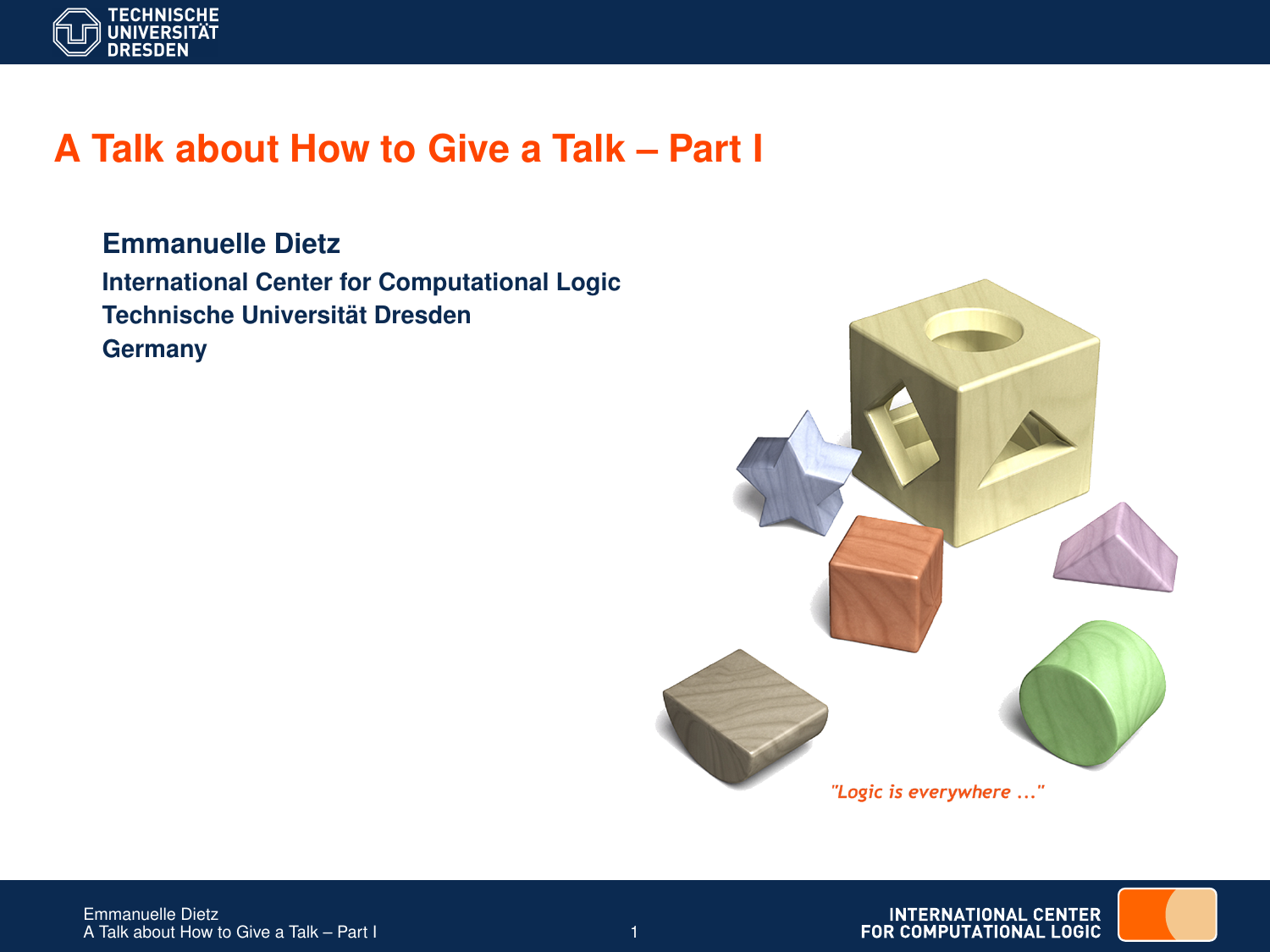

#### **Overview**

**Part I How to conceive and prepare a talk**

**Part II How to present the talk**

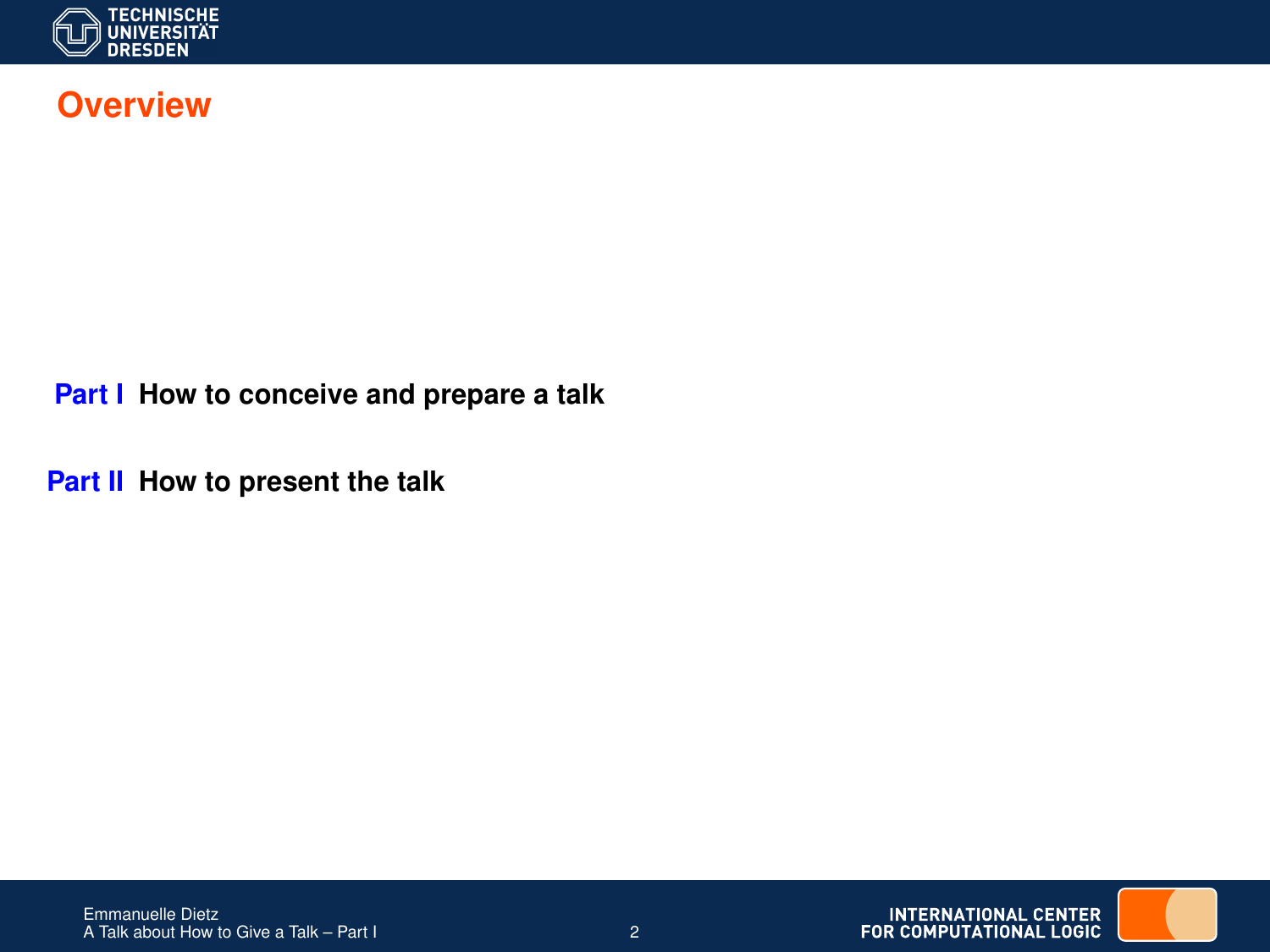

# **Types of Talks**

### **Lecturing Talks**

**Focus Some contents to explain**

**Occasion: LECTURES Tutorials Seminar Talk Status Talk on Your Work**

### **Advertising Talks**

**Focus Your work and you Occasion: CONFERENCE TALK Seminar Talk Status Talk on Your Work Thesis Defense**

**I will focus more on Advertising Talks than on Lecturing Talks, because they are more difficult:**

**You don't have much time!**

**Of course, many problems when giving talks are quite general ones: how to speak, how to handle questions, . . .**

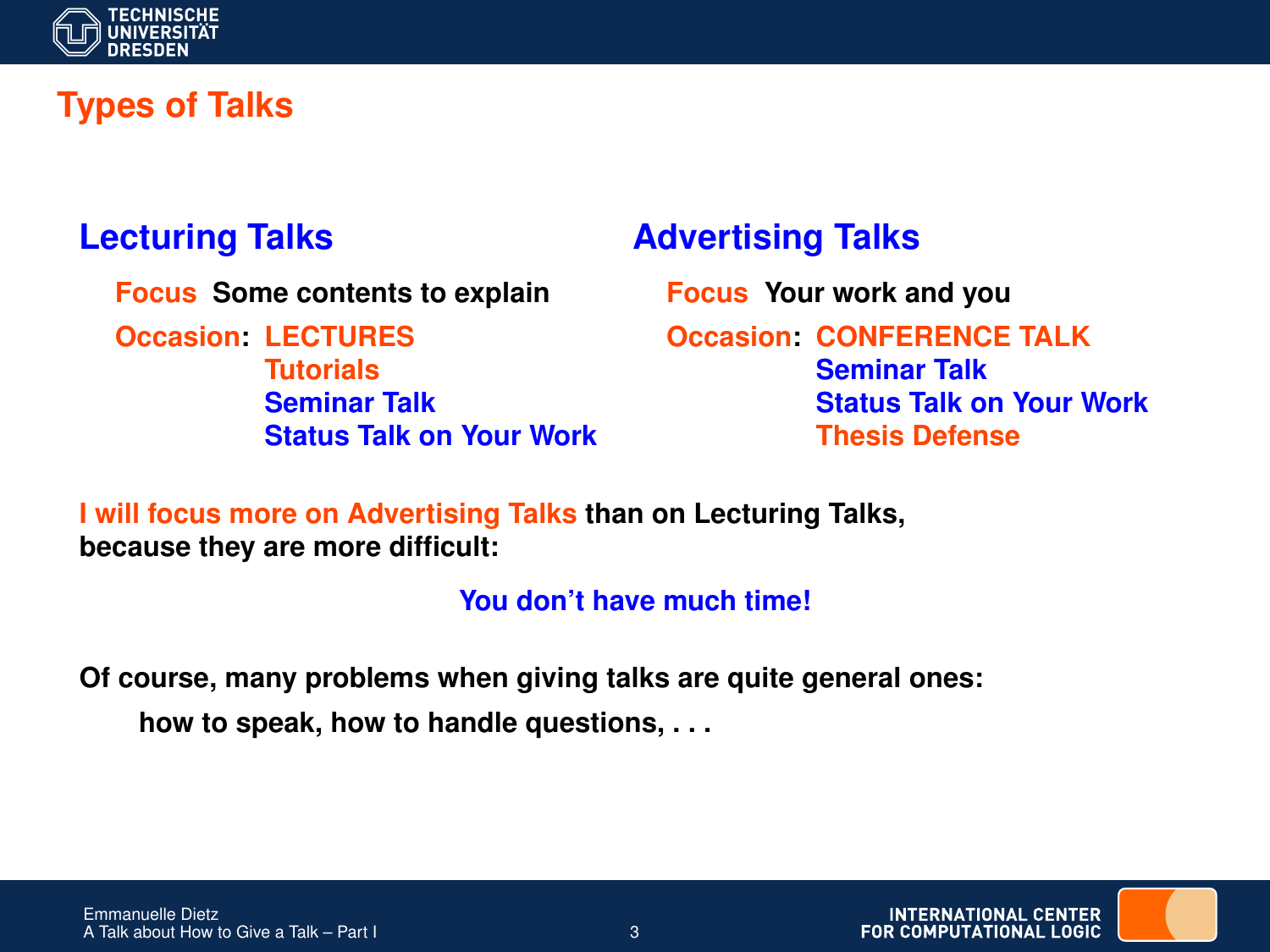

#### **Main Message**

# **TELL A STORY**

**Think of your talk as a Science Story**

**tailored to your Audience and your Goals.**

**Only present information that is immediately relevant and necessary to your story in view of your audience and your goals**



**INTERNATIONAL CENTER** FOR COMPUTATIONAL LOGIC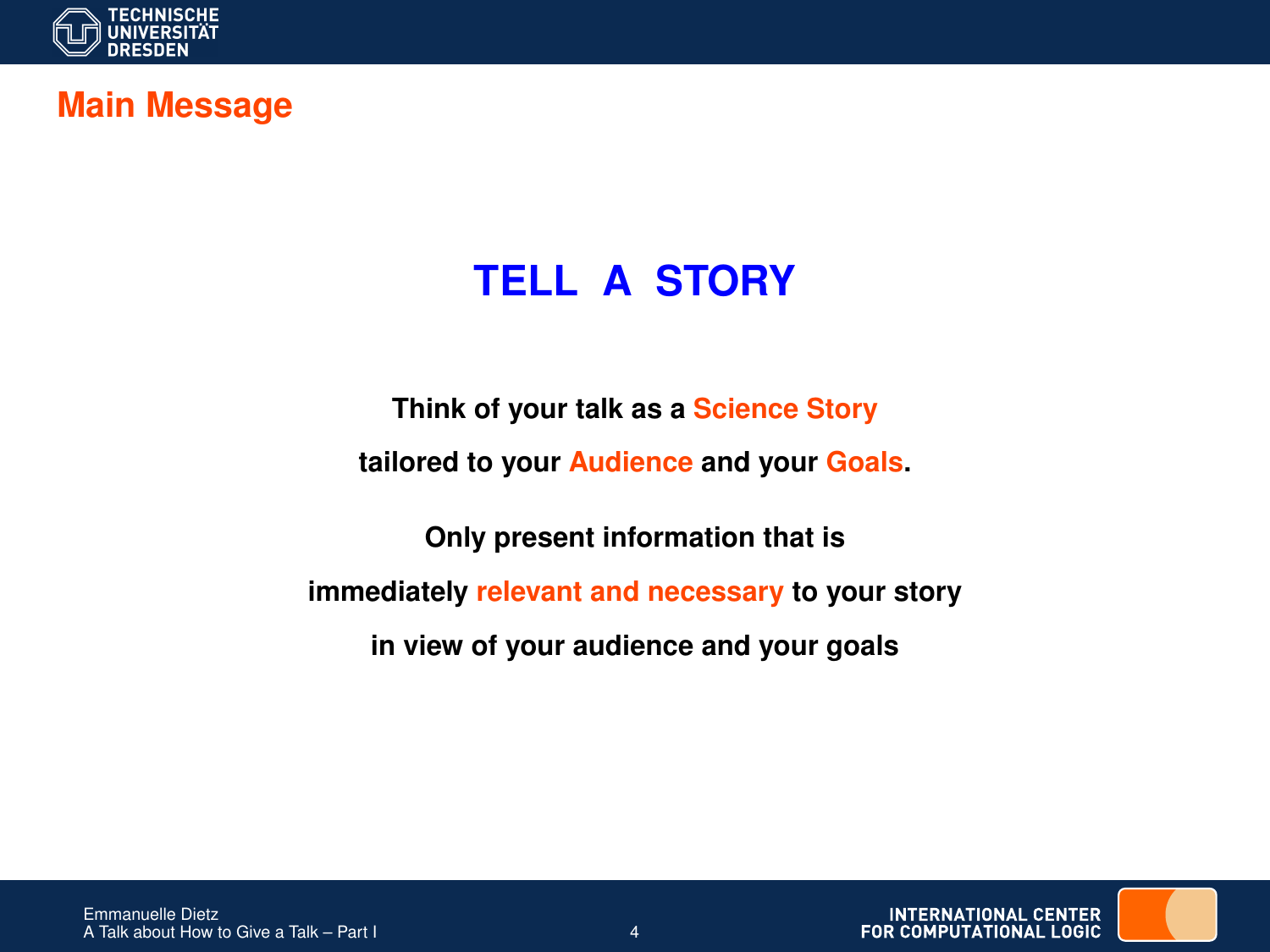

## **Goals (of a conference talk)**

#### ■ TO DO

- **▶ To give your audience an intuitive feeling for your idea (your story)**
- . **To make them eager to read your paper**

#### **NOT TO DO**

- . **To tell them all you know about your topic**
- . **To present all the technical details**
- **Fig. 3** Think of your talk as the story of your research **NOT primarily as a presentation of facts**
- ► Keep in mind your audience

**If someone remembers only one thing from your talk, what would I like it to be ?**

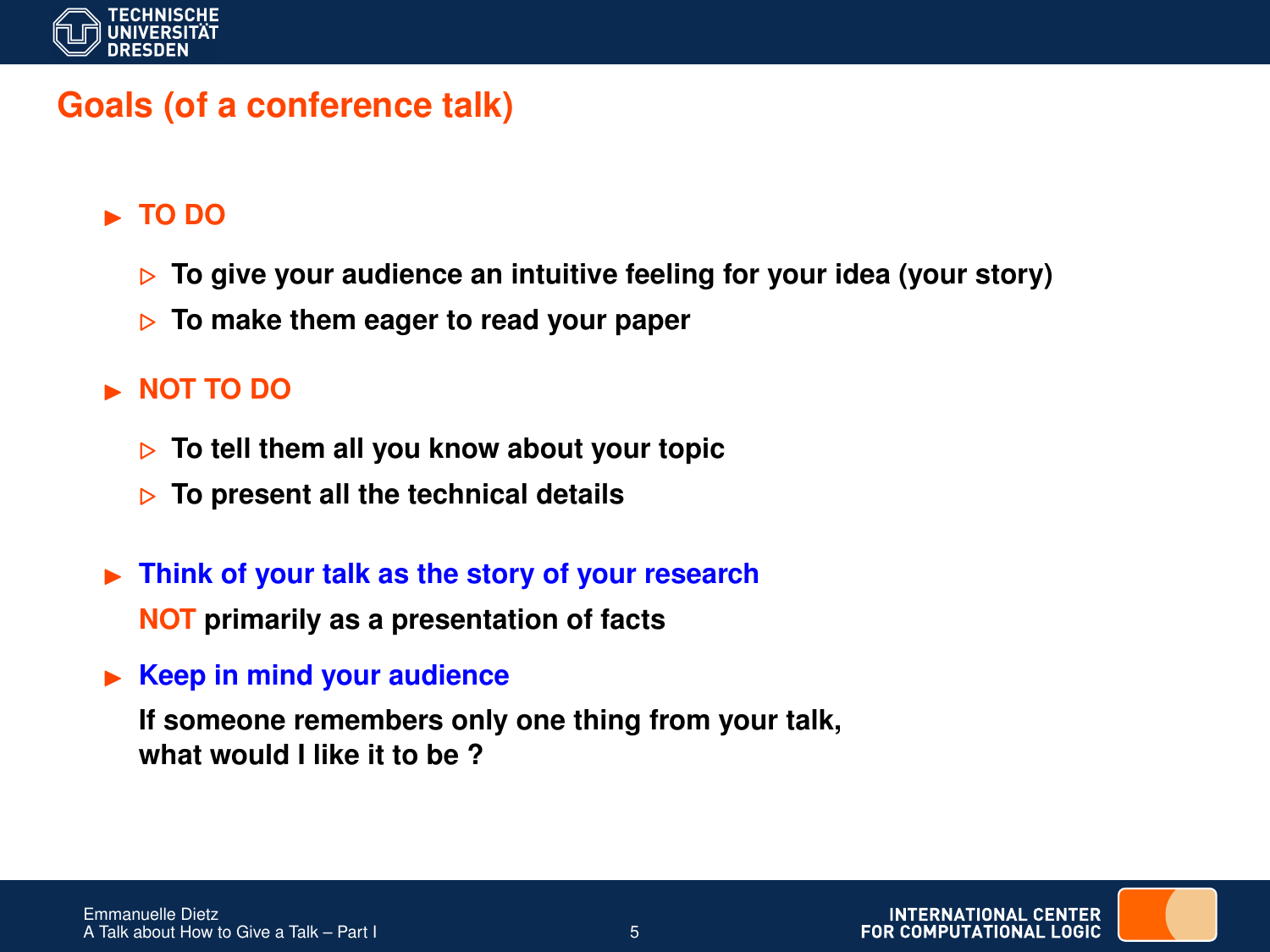

#### **Audience**

#### **The audience you would like**

- I **Have read all your earlier papers**
- I **Thoroughly understand all the relevant theory of** . . .
- I **Are all eager to hear about the latest developments in your work**
- **Are fresh and alert**

#### **The audience you get**

- Have never heard of you (nor of your work)
- I **Have heard of** . . . **, but . . .**
- I **Have just listened to an awesome talk and are still left there**
- Have just had lunch and are ready for a doze

#### **Your mission is to WAKE THEM UP and make them glad they did**

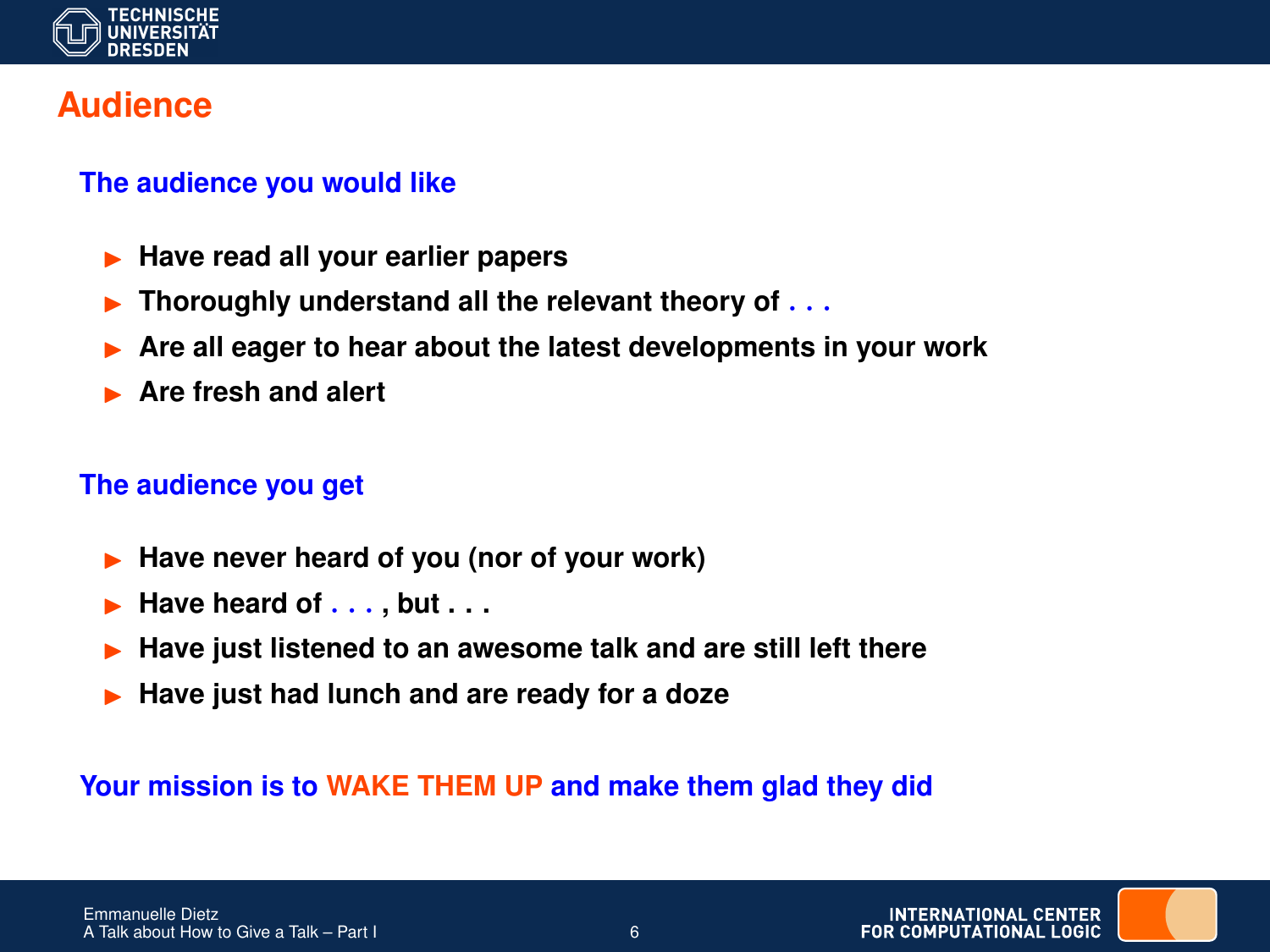

## **Contents of a SHORT Research Talk**

- 1. **Motivation (20% of first 10-15 minutes)**
	- . **What is the problem ?**
	- . **Why is it an interesting problem ?**

**You have 2 minutes to engage your audience before they start to doze**

- 2. **Your key idea (80% of first 10-15 minutes)**
	- . **What did I do to solve this problem ?**
	- . **Which are your achievements ?**
- 3. **There is no real 3 if the entire talk is 10-15 minutes Just very short conclusions and future work**

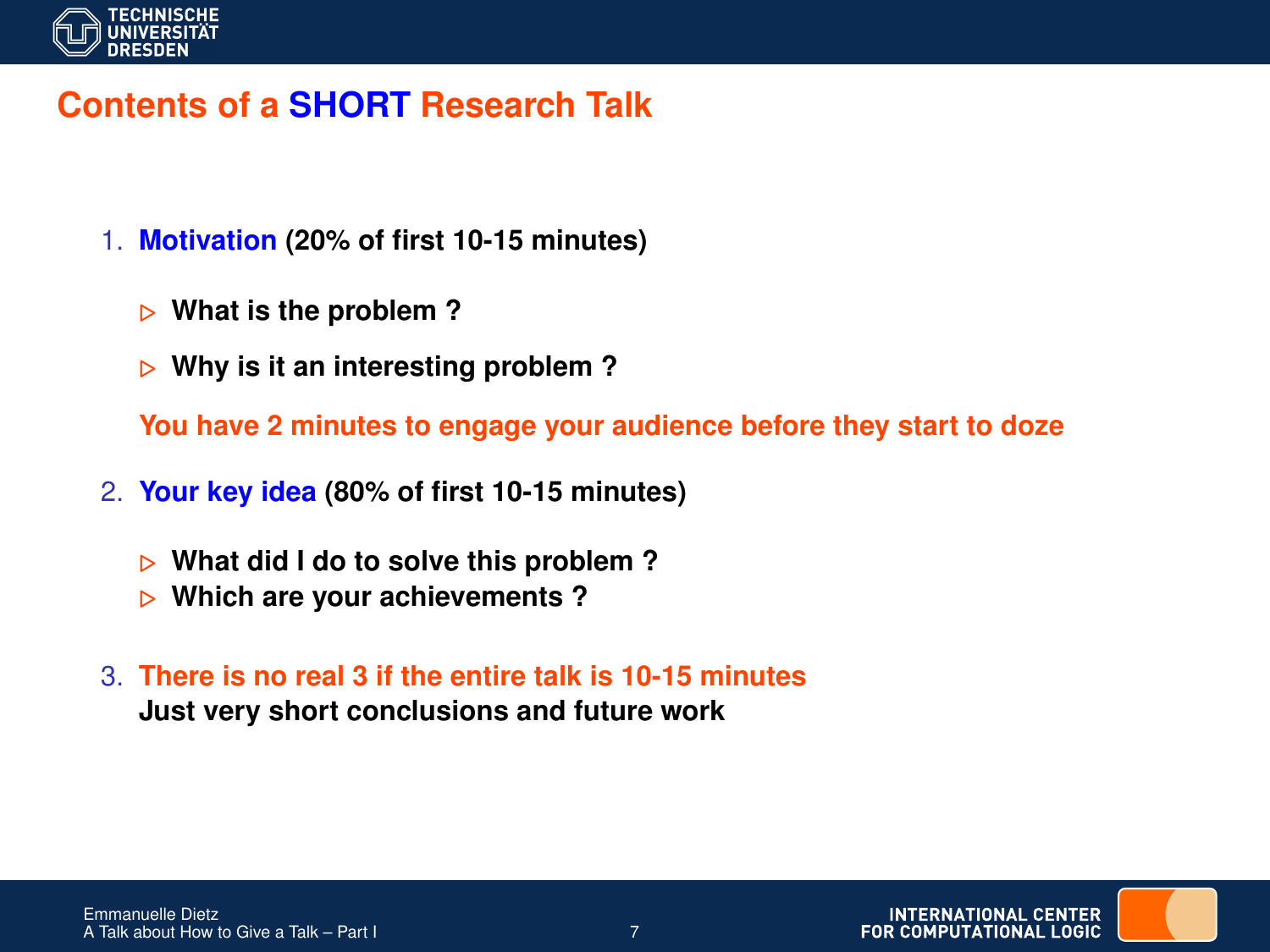

### **Formal Structure of a Research Talk**

#### **F** Title

- I **Introduction :** ∼ **Motivation**
- I **'Methods' what you did :** ∼ **Your Key Idea**
- I **Results and Discussion:** ∼ **Maybe still Part of Your Key Idea**
- **EXECUTE:** Conclusions

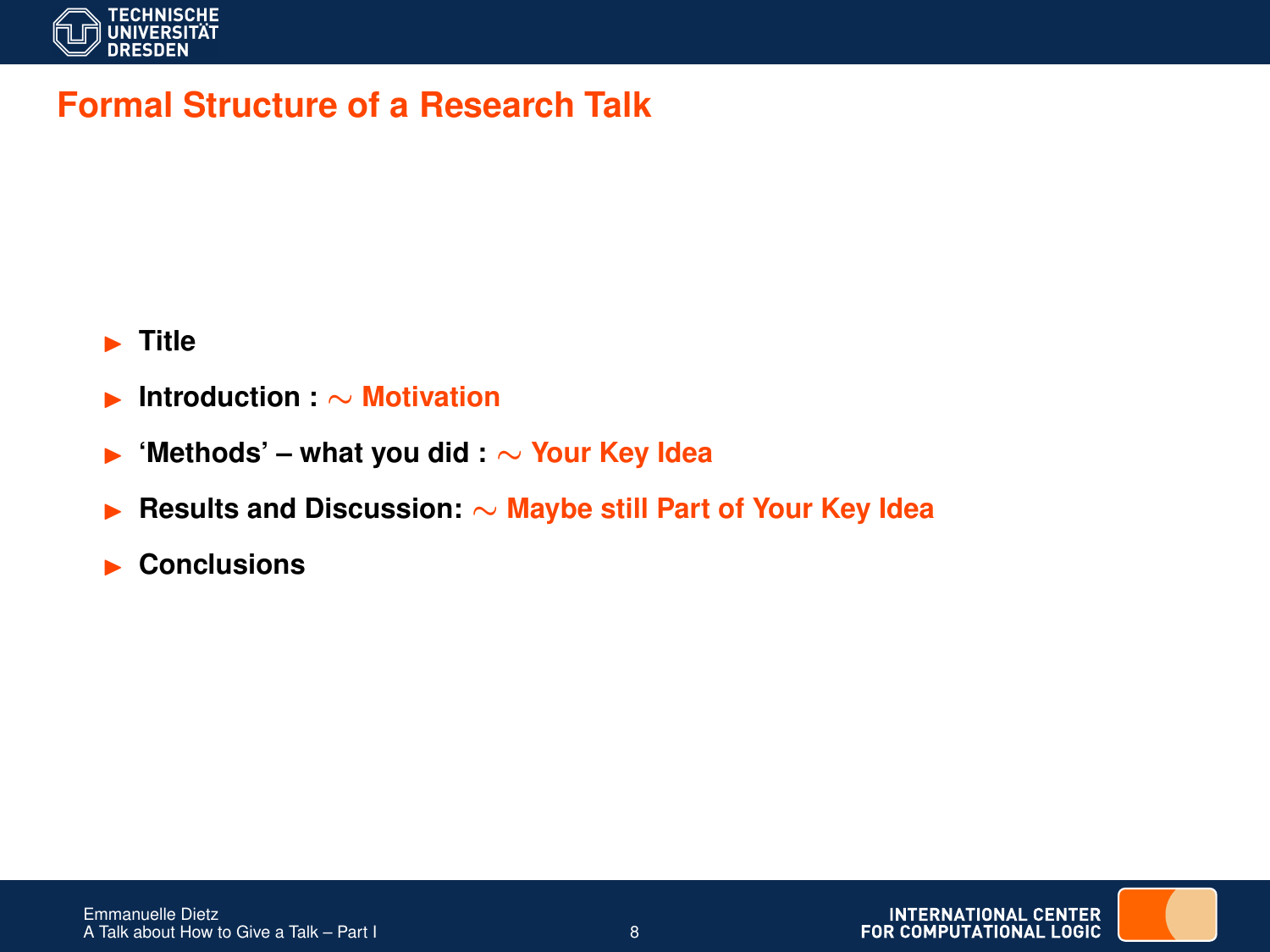

### **Introduction — Present Research Problem**

**After you've introduced yourself .... ... introduce your research problem**

- ► 2–3 slides maximum
- I **Briefly outline background/justification, area where problem is located**
- **Identify the research problem**
- I **Whenever possible: short example**
- **Identify study objectives (no more than 3!)**
- **State your hypothesis**

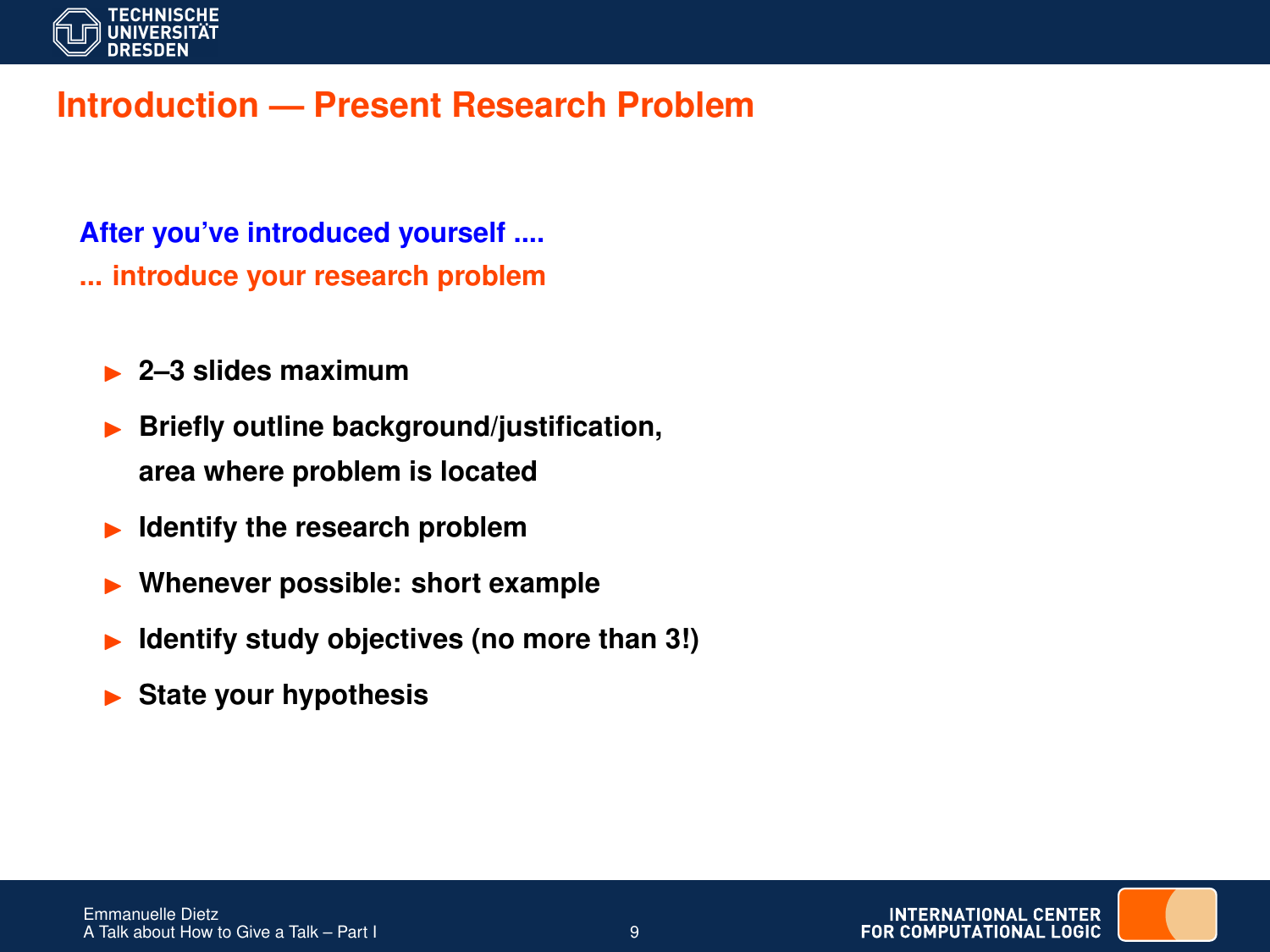

# **Your Key Idea**

**Recall:**

**If the audience remembers only one thing from your talk, what should it be ?**

- **In You must identify a key idea**
- **Be specific**

**Don't leave your audience to figure it out for themselves.**

**Be absolutely specific** 

**Say "If you remember nothing else, remember this."**

- $\triangleright$  **Organize your talk around your key idea**
- I **Ruthlessly prune material that is irrelevant to this goal**

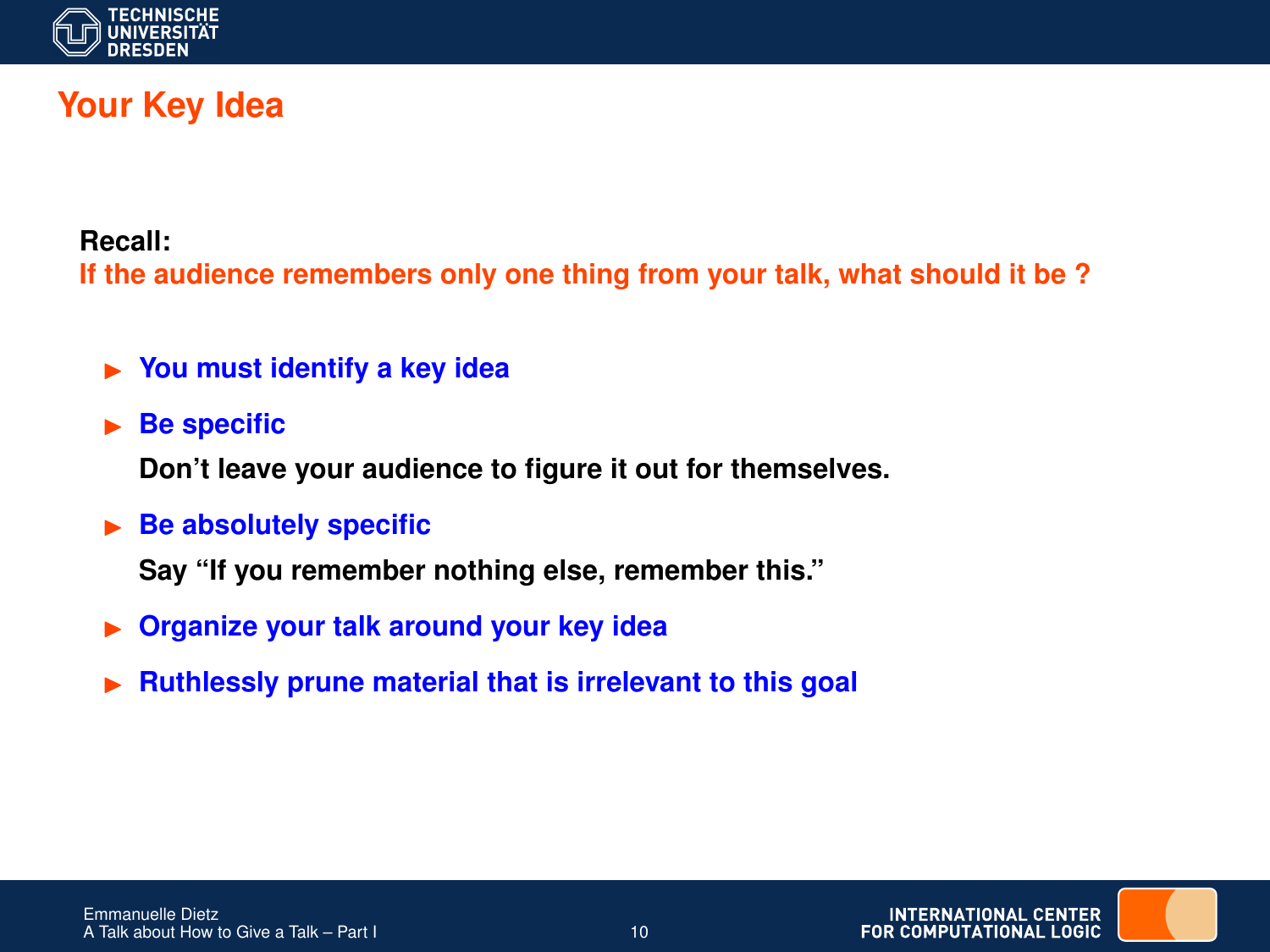

# **Pruning – Saying Enough Without Saying Too Much**

- **EXECUTE:** The tension is this: **you need to say enough to convey the essential content of your idea, but you must not overwhelm your audience with too much material.**
- ► The best way out:
	- . **Treat some aspects in more detail than others.**
		- **It may be painful not to talk about the other parts, but it is better**
		-
		- **than only giving a superficial treatment to everything, or over-running your time.**
- **Figure 1.1 There may be people in your audience who don't know the area at all, some overall introduction/motivation is usually essential.**
	- . **Avoid spending 5-10 minutes on rambling introductory remarks.**
	- **▶ Better: Jump straight in with an example which demonstrates the problem you are addressing.**
	- **▶ Remember: If you bore your audience in the first few minutes you may never get them back.**

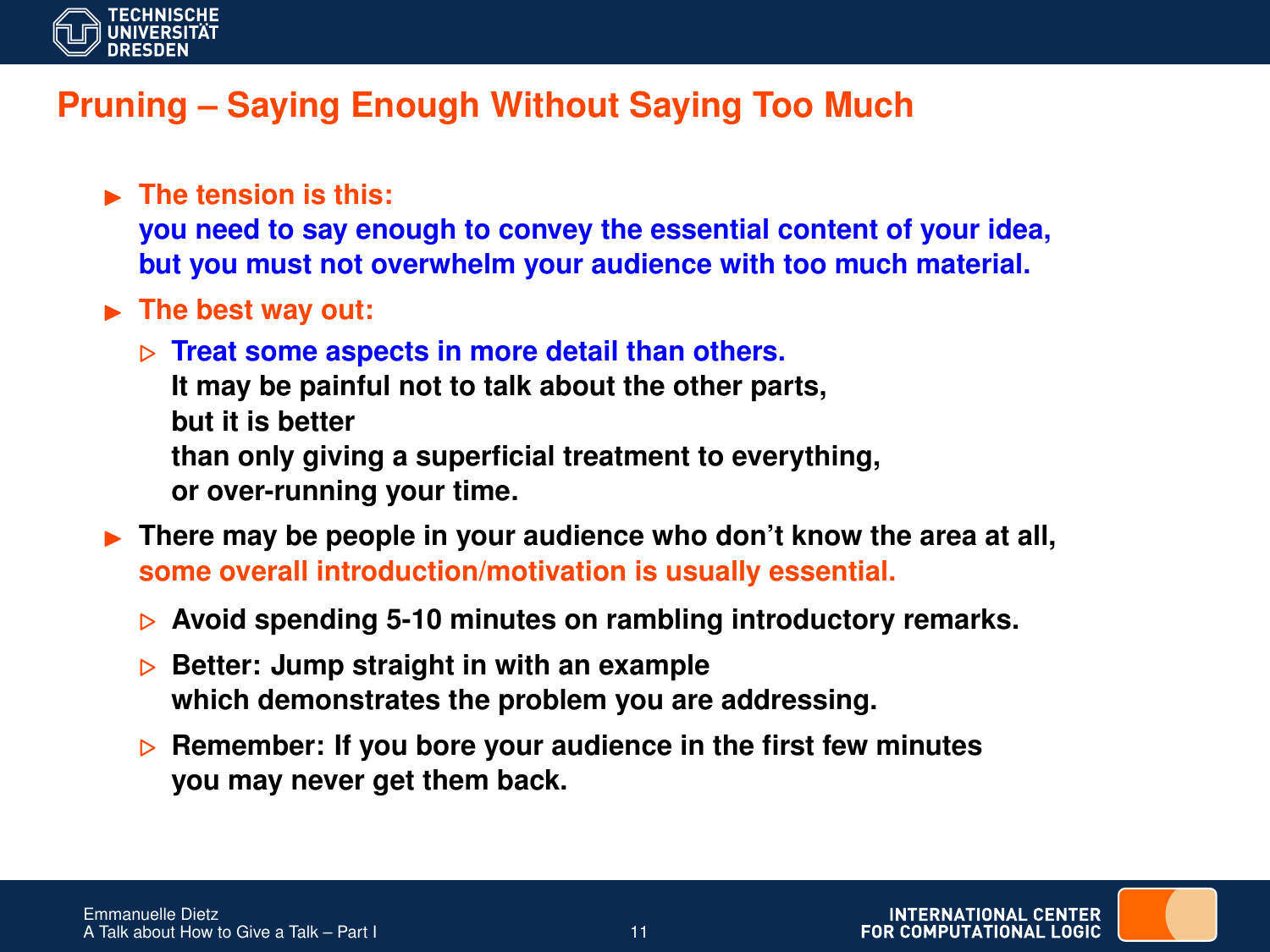

# **Tell it How it is**

- ▶ Avoid the temptation to conceal problems you know about in your work. **Not only is it dishonest: it is also ineffective. A bright audience will find you out.**
- I **Furthermore, if you are open about the difficulties, you may find that someone makes a suggestion which turns out to be just what you need. Get your audience to help you do your research!**

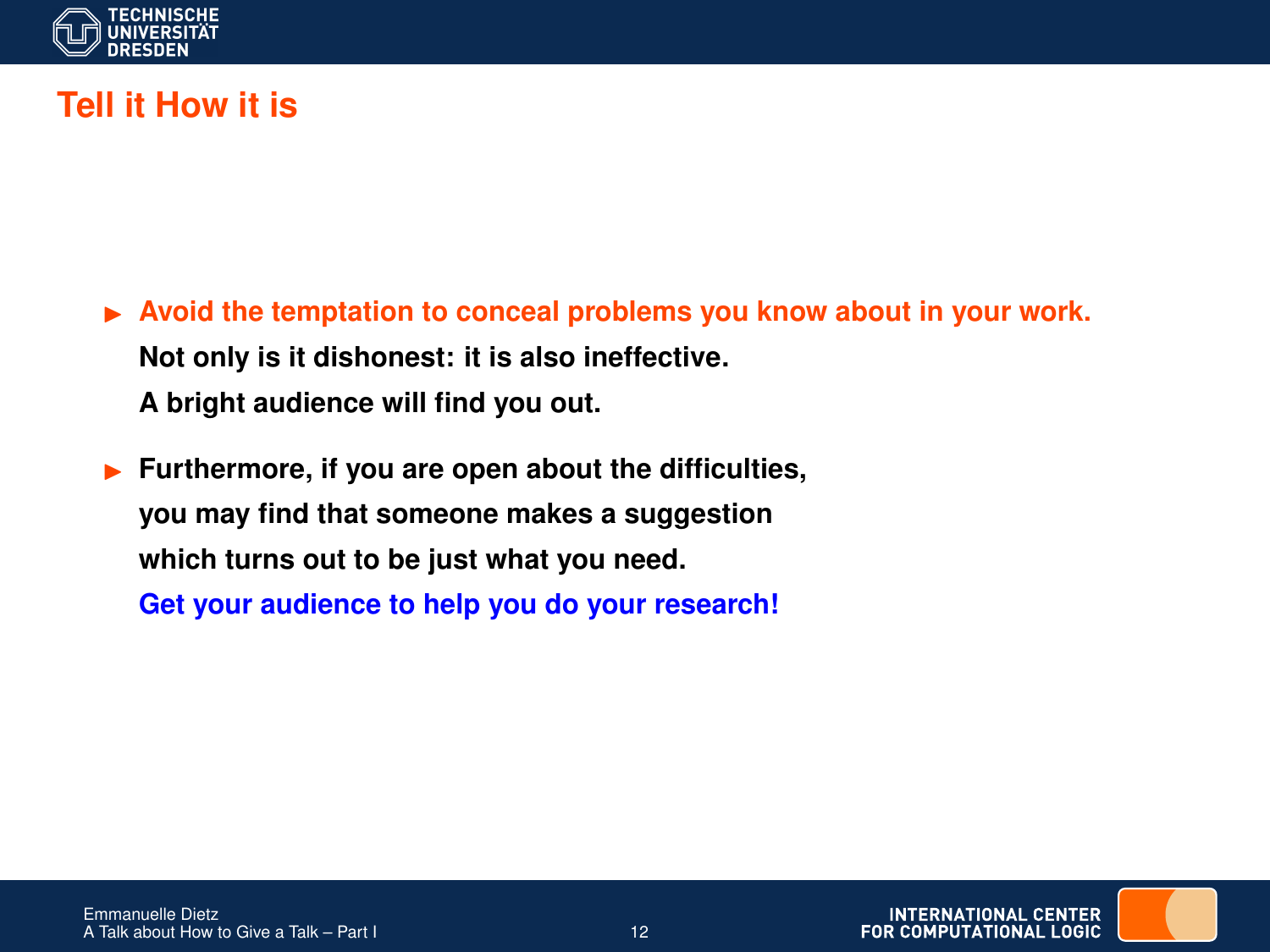

### **Examples are Your Main Weapon**

- **Example 15 To motivate the work**
- ► To convey the basic intuition
- **Fo illustrate The Key Idea**
- **In To show extreme cases**
- **For highlight shortcomings**

**When time is short, omit the general case, not the example.**

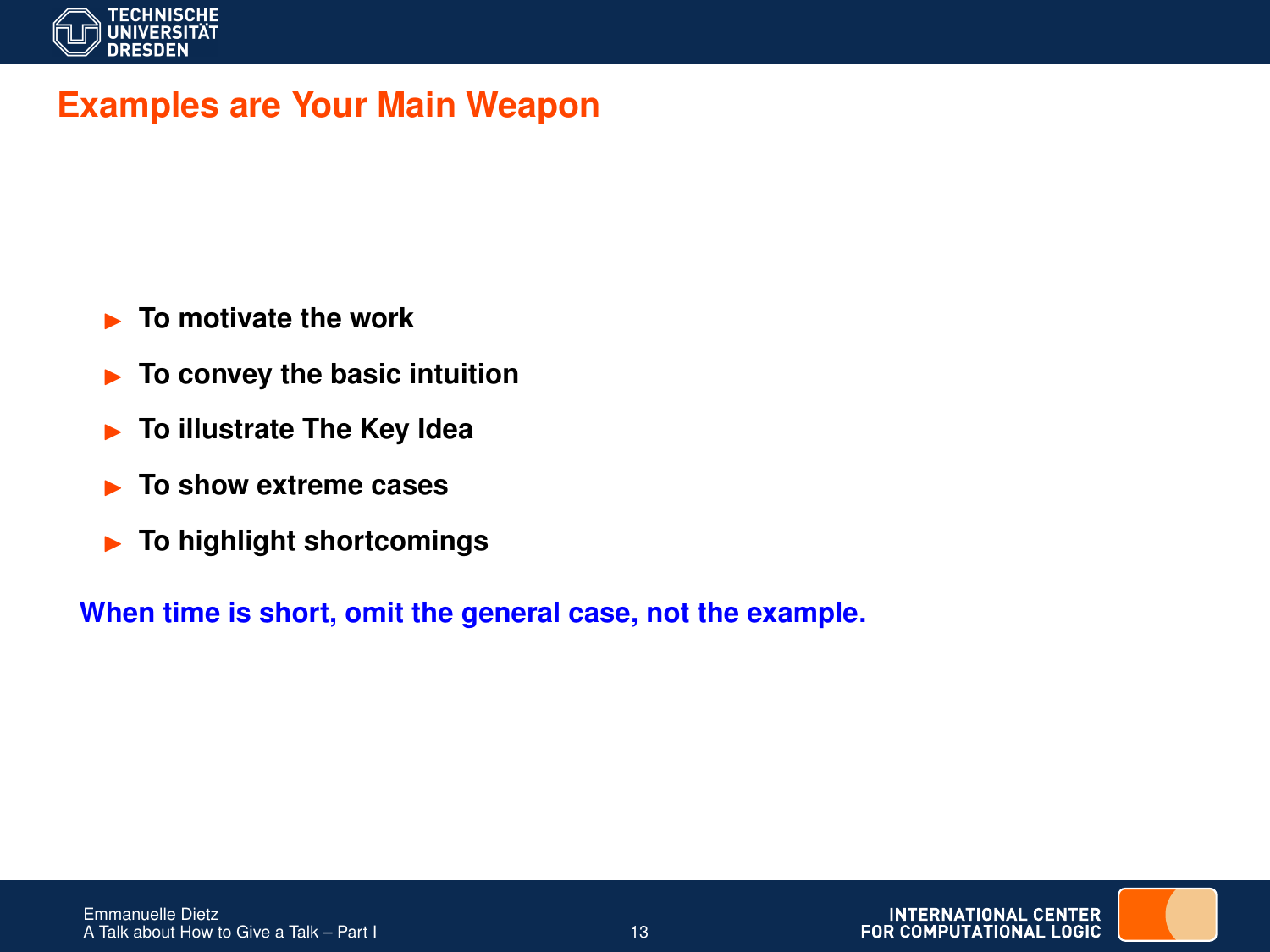

# **Omit Technical Details**

- **Present specific aspects only**
- **In Refer to the paper for the details**
- ▶ By all means have backup slides to use in response to questions

#### **Avoid the Two Most Common Mistakes in presenting results**

- **Don't engage in data dumping!**
- Don't include every result

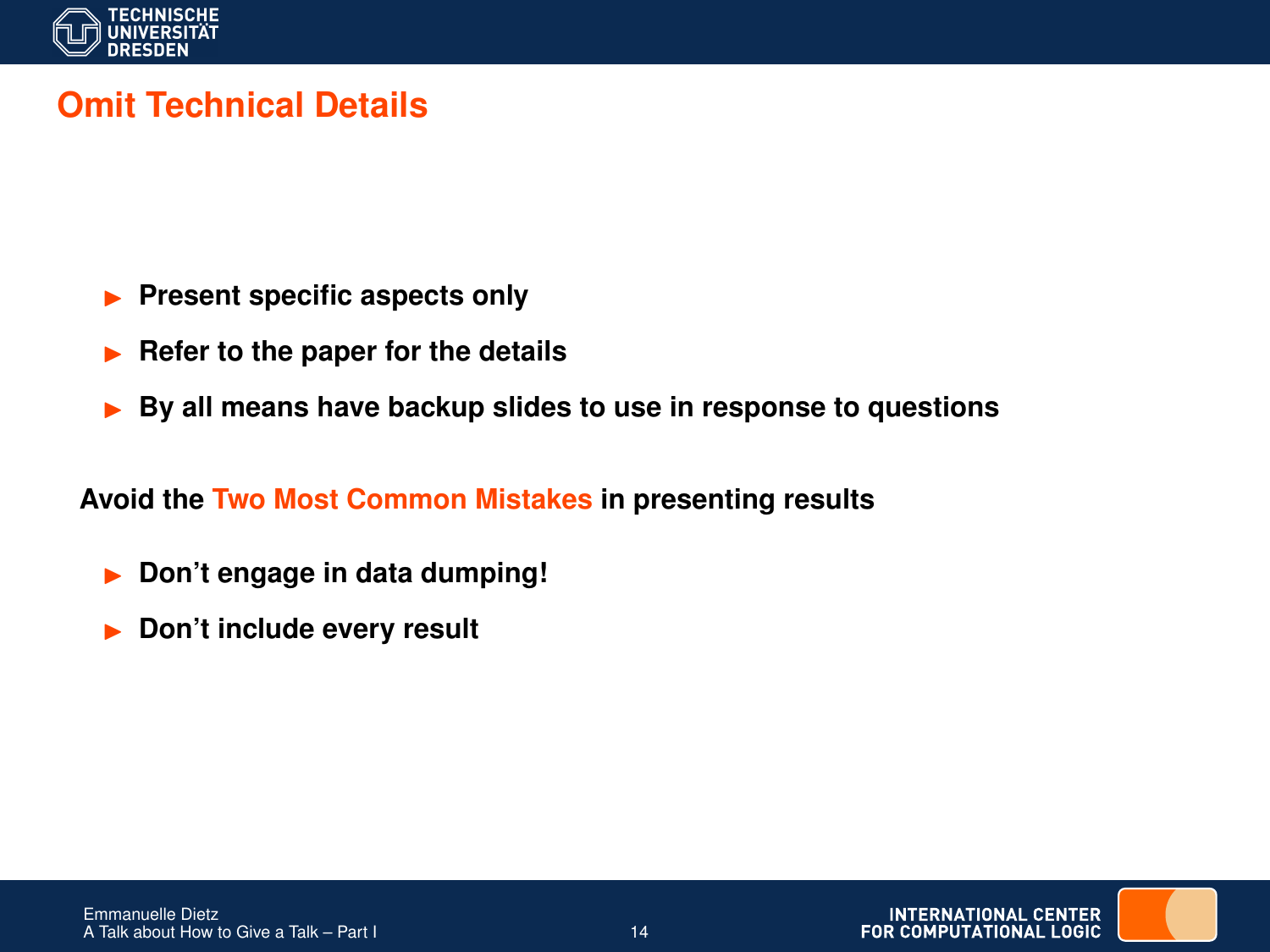

### **How to Write Slides – The Title Slide**

- I **Required: Title, Authors, Institution(s)**
- ▶ Title: Clear, accurate reflection of content **Inaccurate title = "false advertising"**
- I **Optional: Picture (reflecting aspect of research) Picture can make title slide more interesting But it might take too much time to explain it**

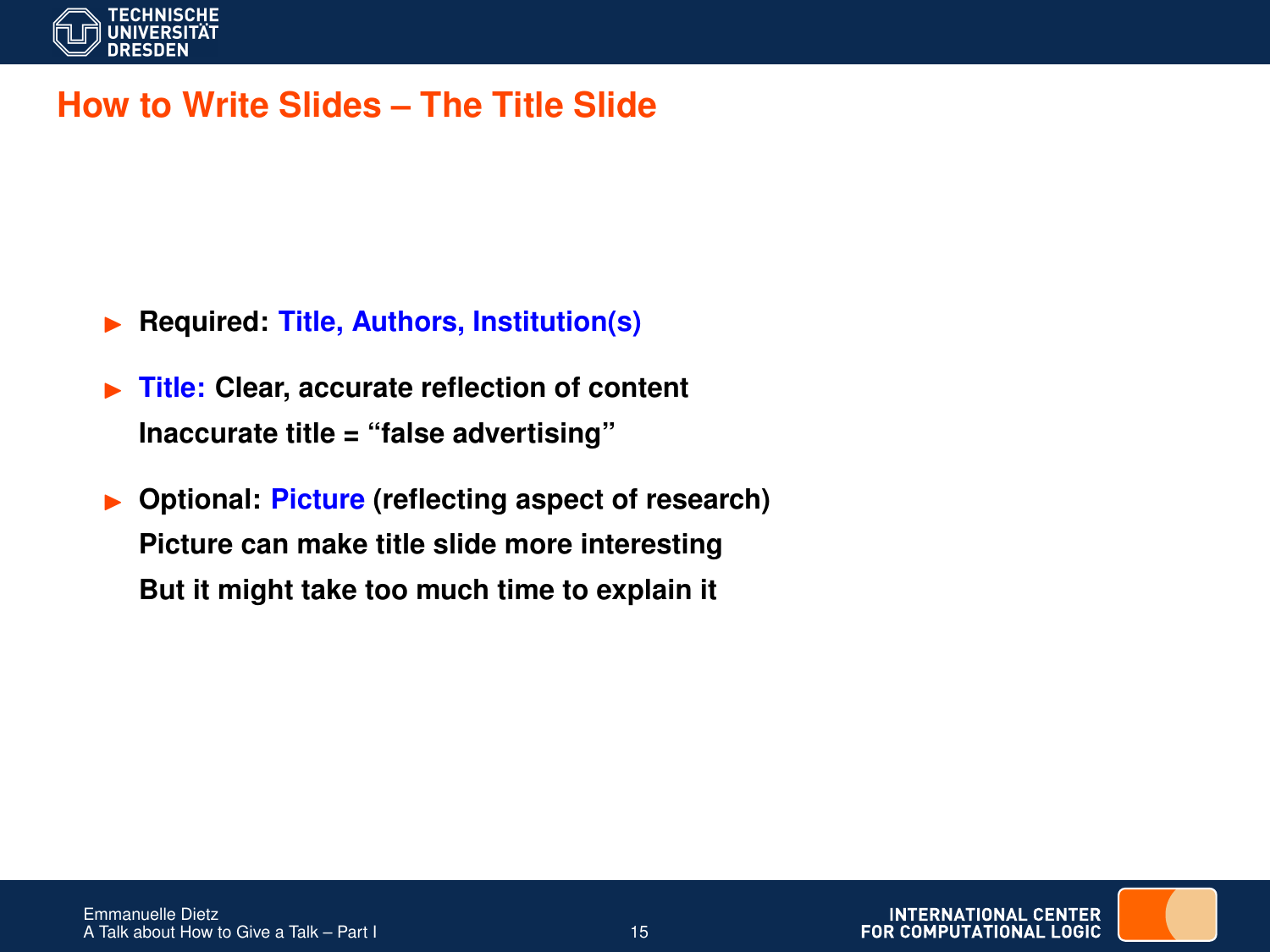

# **How to Write Slides – General Considerations**

**Make your talk look professional by being consistent in your slide and figure design.**

**In Use a the right system for your purpose** 

**Use a LaTeX based system if you have to print formulas**

► Choose right size of font

**Depends on lecture hall, video taping, . . .**

- I **Choose right type of font prefer sans serif font**
- I **Choose same font for same type of symbol in text and figures/tables**
- I **Choose a dark or light background based on which will display your data most effectively.**

**Avoid light text on light backgrounds, or dark text on dark backgrounds.**

- Avoid fancy slide templates. It's just distracting.
- I **Don't just copy your research paper onto slides**

#### **Run a final spell check**

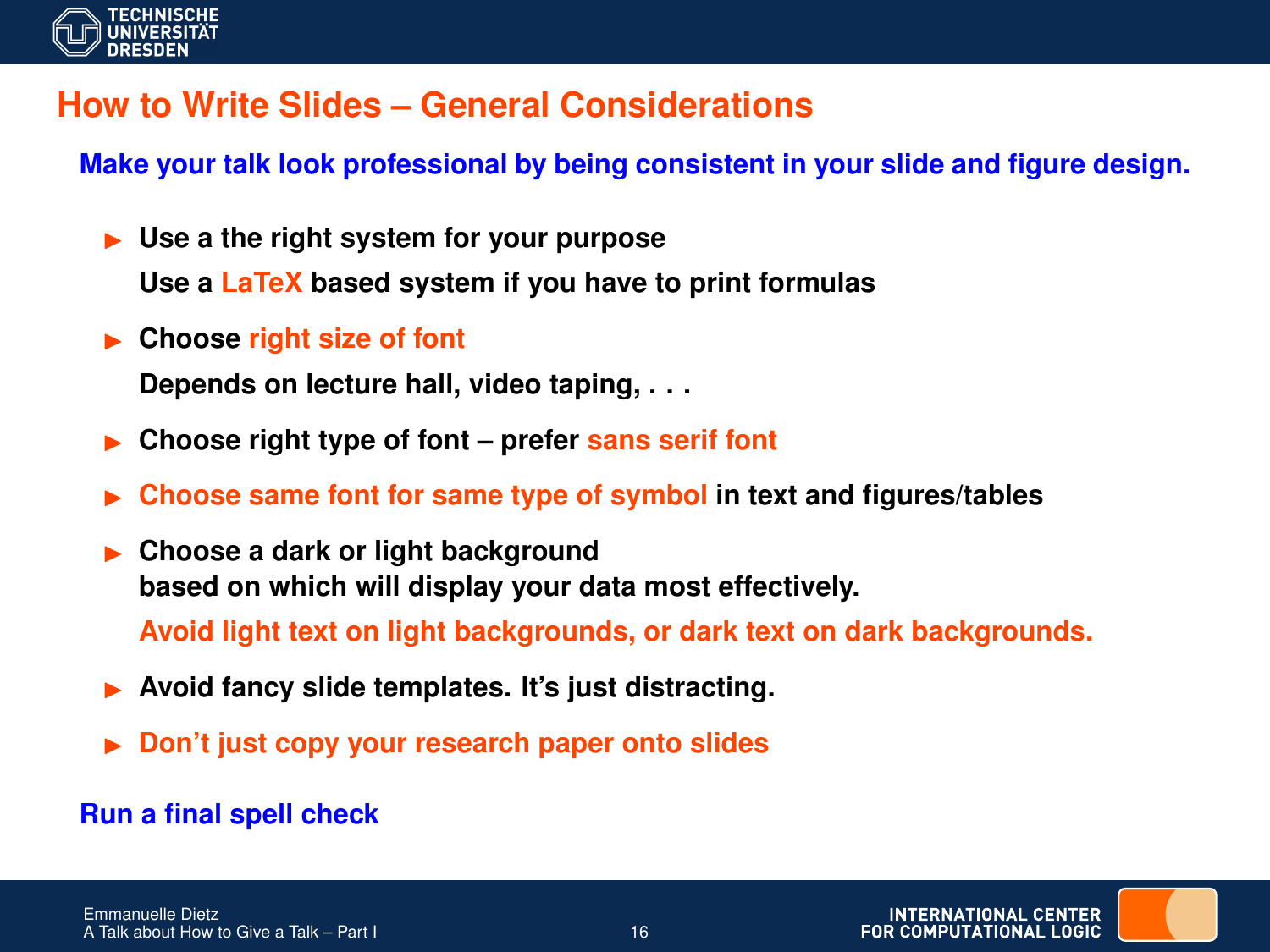

## **How to Write Slides – Simplify Your Slides**

**Once you've created slides to represent a layout of your talk, go through and refine those slides.**

- **ID Never put more on a slide than you can explain**
- I **Minimize written details in slides. Of course, without loosing contents**
- **EXECUTE:** Avoid sentences.

**Instead, write a short phrase that summarizes the main point. You don't want your audience reading instead of listening to you!**

- . **Never let formatting be done by the system**
- . **No hyphenation!**
- **Remove unnecessary details from the figures and tables.**

#### **Add Titles to Your Slides**

► Use a new slide to introduce each major idea. **Don't squash many ideas into one slide.**

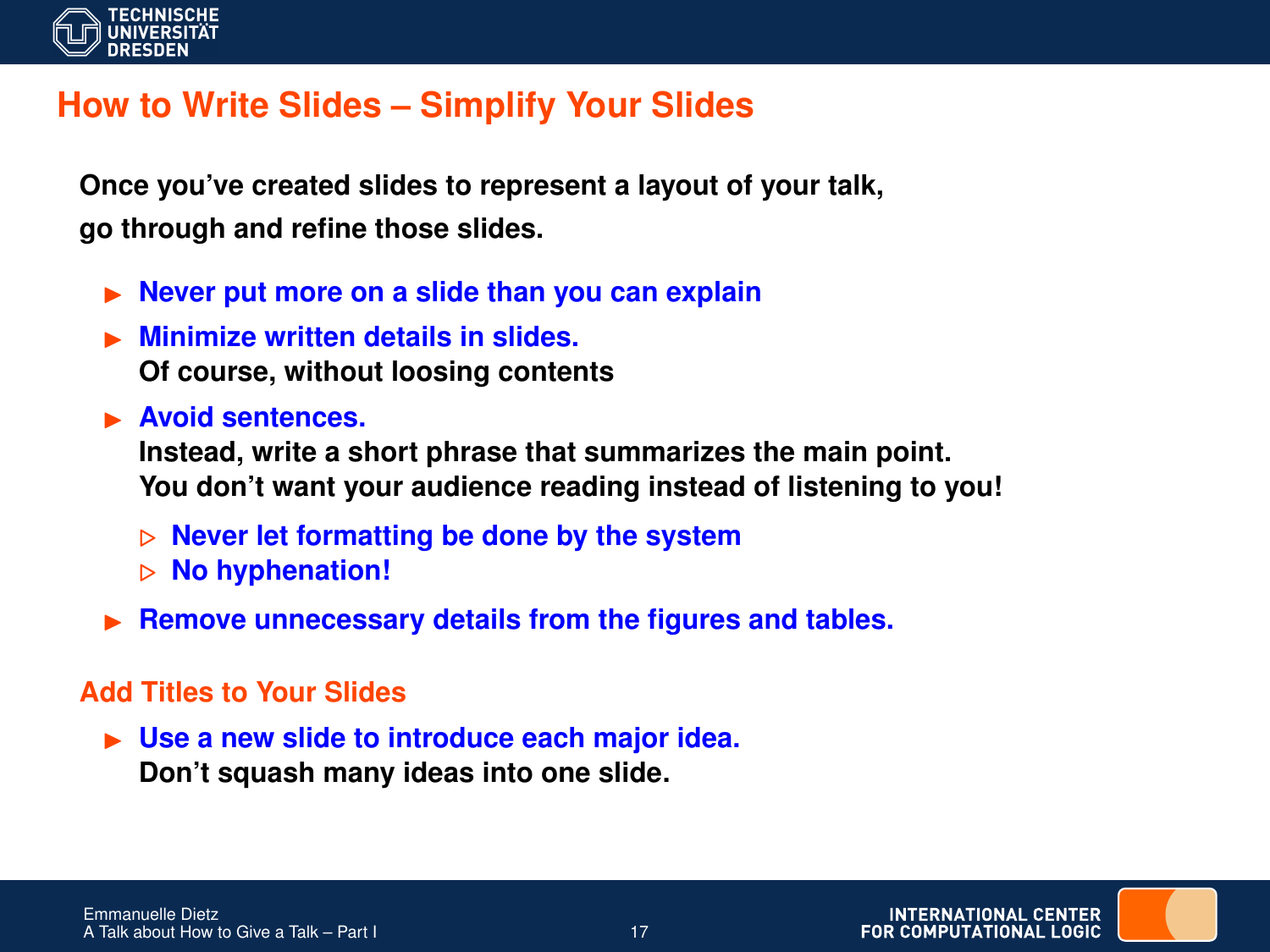

#### **Practice and Test the Presentation**

- ▶ **Practice your talk** (Maybe: in sections first, then entire talk)
	- . **Don't read your talk. Speak free**
	- . **BUT: DON'T memorize your talk!**
- **In Stay within Allotted Time**

**Prepare talk that is a few minutes shorter than the time slot But: you might speak faster than when just training**

#### **In Mimic the real event:**

- **Practice by saying the words out loud!**
- $\triangleright$  If possible, practice talk in room/lecture hall where you'll actually give it
- . **Ask colleagues to attend and to give you feedback**
- . **Practice answering questions with your mock audience**
- I **Allow 2 days after each practice talk to implement changes.**
- I **Videotape your talk**